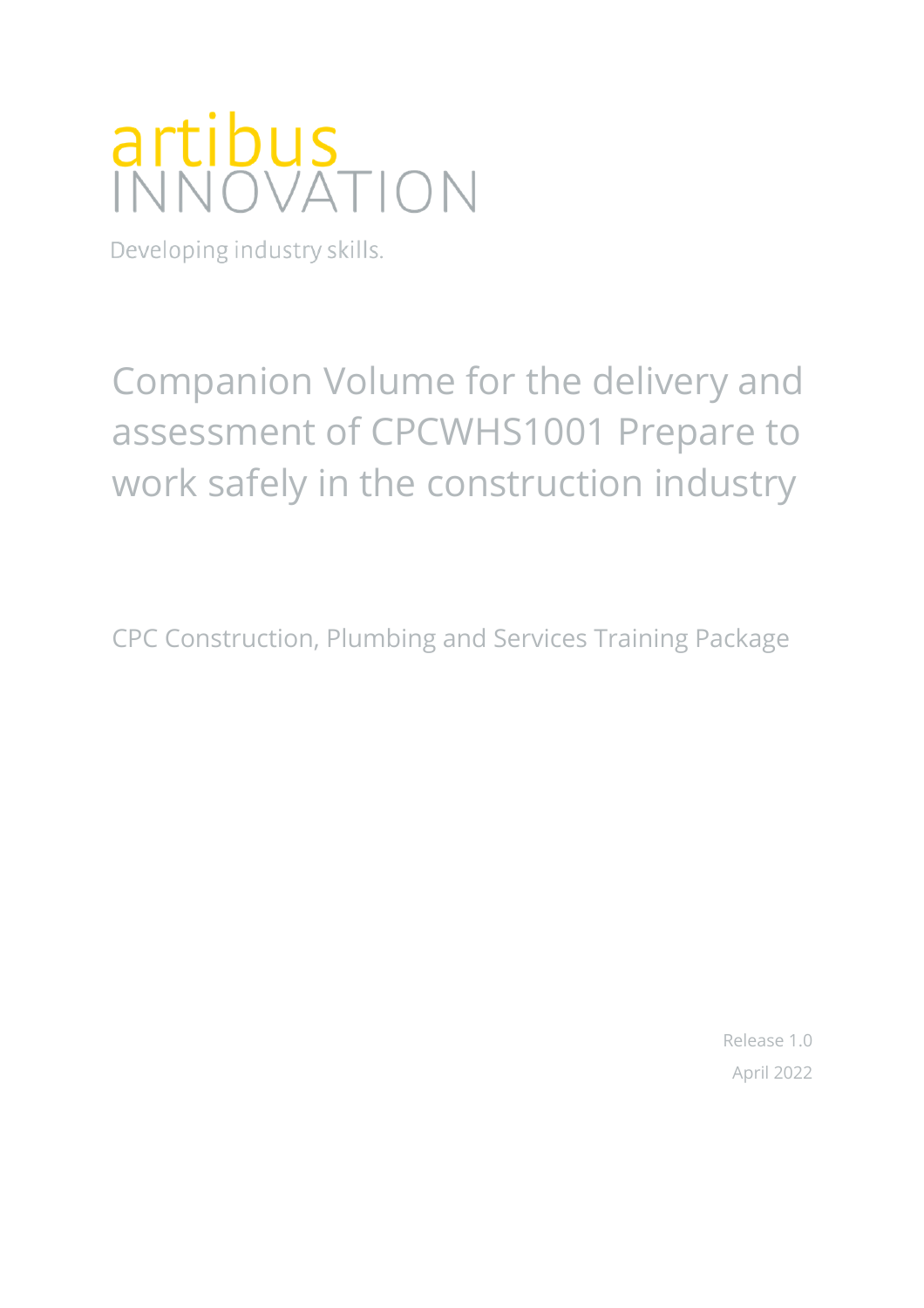#### **Copyright Statement**

**© 2022 Commonwealth of Australia**



This work is licensed under a Creative Commons Attribution-Non-Commercial-ShareAlike 3.0 Australia License. (http://creativecommons.org/licenses/by-nc-sa/3.0/au/)

This licence lets you distribute, remix, and build upon the work, but only if it is for noncommercial purposes, you credit the original creator/s (and any other nominated parties) and you license your derivative works under the same terms.

The copyright of any adaptations and/or modifications to this material remains with the Commonwealth of Australia. Adapted and/or modified materials must have the Artibus Innovation logo removed from the work, and the following attribution made: 'This is a modified document based on materials prepared by Artibus Innovation, the original of which can be found on the Artibus Innovation website http://www.artibus.com.au

#### **Disclaimer**

While care has been taken in the preparation of this material, Department of Education and Training and the original developer do not warrant that any licensing or registration requirements specified here are either complete or up-to-date for your State or Territory. The Department of Education and Training and the original developer do not accept any liability for any damage or loss (including indirect and consequential loss) incurred by any person as a result of relying on the information contained in this material.

The Commonwealth, through the Department of Education, Skills and Employment, does not accept any liability to any person for the information or advice (or the use of such information or advice) which is provided in this material or incorporated into it by reference. The information is provided on the basis that all persons accessing this material undertake responsibility for assessing the relevance and accuracy of its content. No liability is accepted for any information or services which may appear in any other format. No responsibility is taken for any information or services which may appear on any linked websites.

#### **Acknowledgement of Support**

Artibus Innovation is funded by the Australian Government Department of Education, Skills and Employment through the Training Product Development Programme.

| Published by:    | Artibus Innovation                                |
|------------------|---------------------------------------------------|
|                  | 373 Elizabeth Street                              |
|                  | North Hobart, TAS, 7000                           |
|                  | Phone: (+61) 03 6218 2841                         |
|                  | Webpage: artibus.com.au                           |
| Version Details: | First published 8 April 2022<br>Print Version 1.0 |
|                  |                                                   |

Release Date: 8 April 2022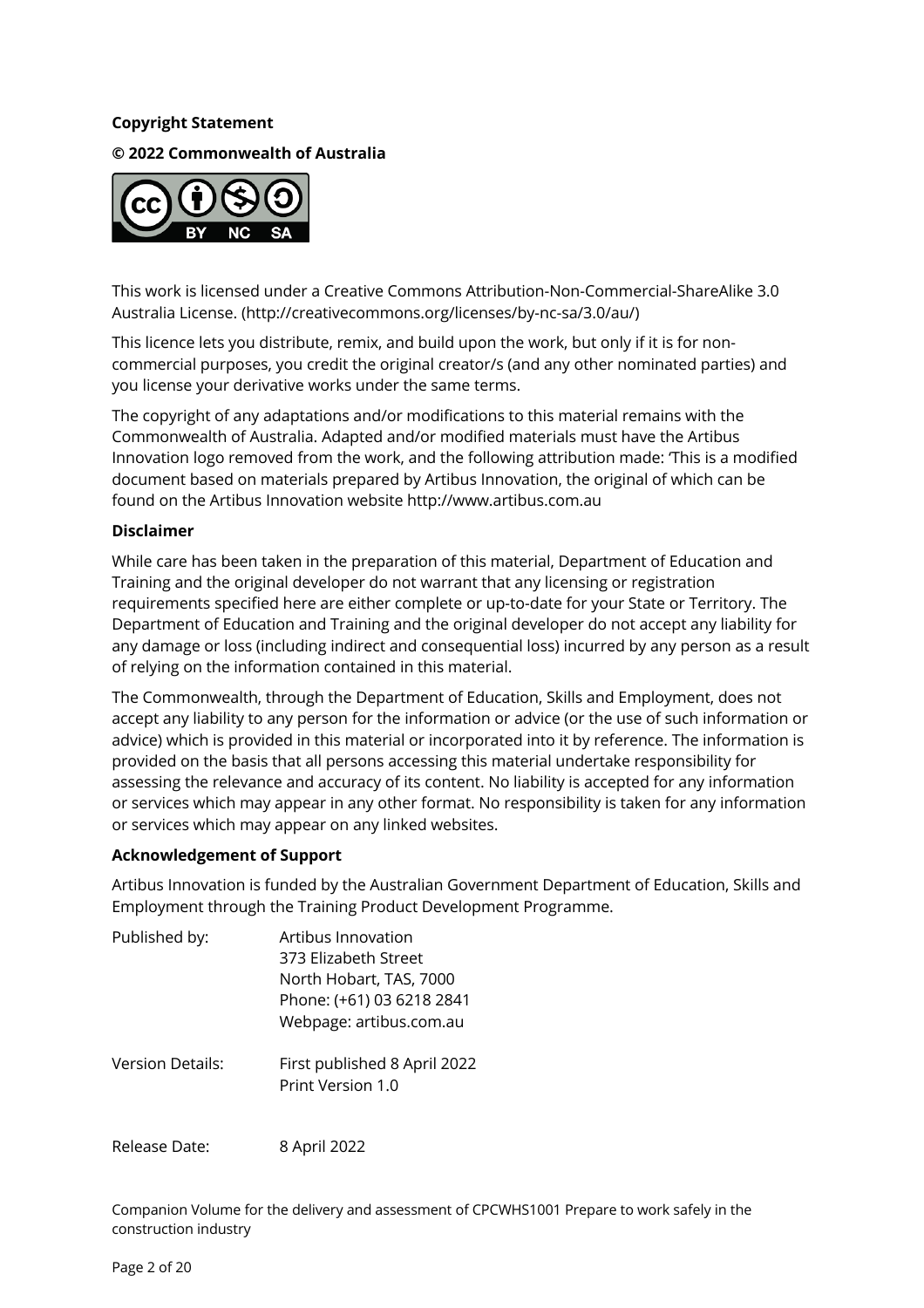## **Table of Contents**

|    | Regulation and licensing requirements implications for implementation 6 |
|----|-------------------------------------------------------------------------|
|    |                                                                         |
| 1. |                                                                         |
| 2. |                                                                         |
| 3. |                                                                         |
| 4. |                                                                         |
| 5. |                                                                         |
|    |                                                                         |
|    |                                                                         |
|    |                                                                         |
|    |                                                                         |
|    |                                                                         |
|    |                                                                         |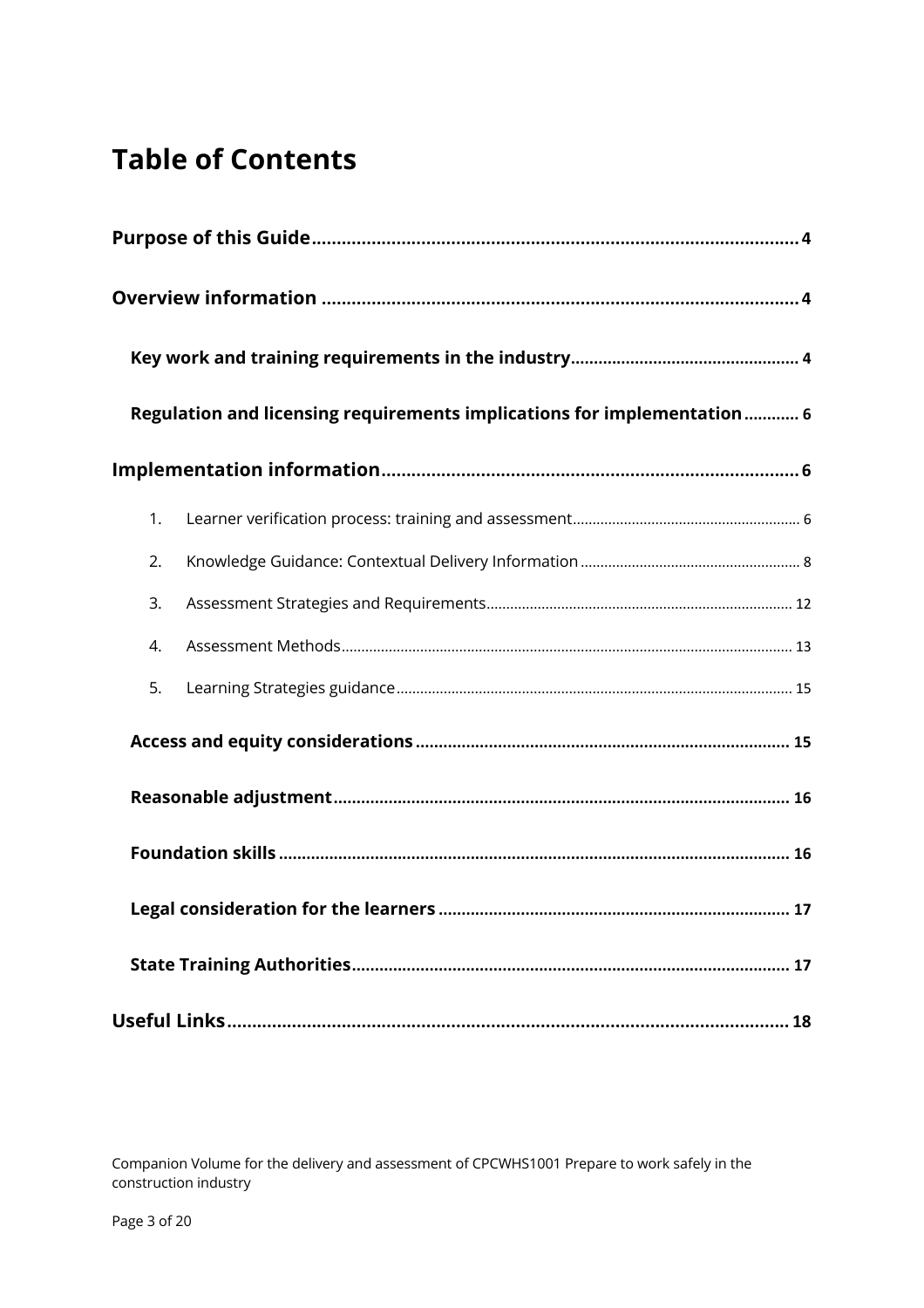## Purpose of this Guide

This Guide supports the delivery and assessment of the unit *CPCWHS1001 Prepare to work safely in the construction industry* in the CPC Construction, Plumbing and Services Training Package. It has been developed to assist trainers, assessors, Registered Training Organisations (RTOs) and others by providing information about the structure and content of this unit of competency in the Training Package, as well as other guidance material. It includes information about:

- processes regarding learner identity verification in relation to the unit of competency
- identifying contextual information such as knowledge requirements and resources
- providing guidance on implementation of assessment requirements
- how to support the needs of students with poor language, literacy and numeracy skills and students with a disability in relation to the unit of competency.

### Overview information

#### **Key work and training requirements in the industry**

The unit *CPCWHS1001 Prepare to work safely in the construction industry is included in 92 qualifications and 14 Training Packages.1*

The unit meets the general construction induction requirements of:

- Part 1.1 Definitions and Part 6.5 of the Model Work Health and Safety Regulations;
- Division 11 of Part 3 of the Occupational Safety and Health Regulations 1996 for Western Australia; and
- Division 3 of Part 5.1 of the Occupational Health and Safety Regulations 2007 for Victoria.

It is expected that site-specific induction training will be conducted prior to conducting construction work.

#### **Simulated workplace environments**

The construction industry strongly encourages practical training of skills and knowledge in the workplace and supports on-the-job and or on-site training delivery or assessment, where appropriate.

<sup>1</sup> Training.gov.au, accessed 19/03/2021.

Companion Volume for the delivery and assessment of CPCWHS1001 Prepare to work safely in the construction industry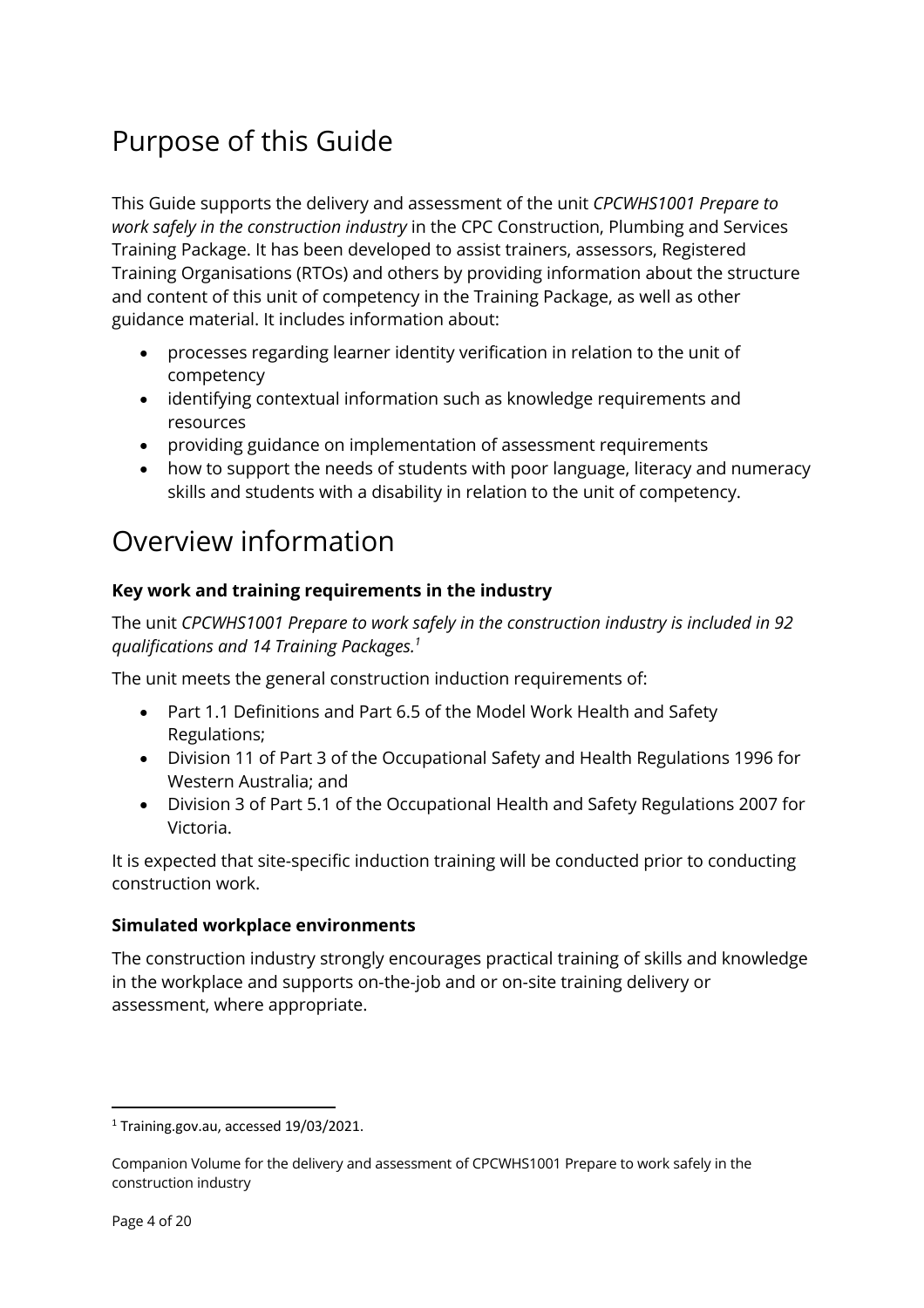It is noted that training and assessment in the workplace is not possible for this unit of competency and so, the assessment should be delivered in a simulated construction workplace environment.

Simulated workplace environments replicate real workplaces in which RTOs can train and assess the competency of candidates. This means that where units of competency state they can be assessed in a simulated workplace environment, the conditions below should be replicated while training and assessing candidates.

Where required, the simulated work environment should involve a range of guided activities that reflect real work experiences. Where simulation is identified in the assessment conditions of a unit of competency it must be realistic and fully replicate the sector work environment.

Simulated workplace environments must meet industry requirements detailed in the units of competency and assessment requirements.

Simulated assessment should:

- provide access to all the equipment and resources that would normally be used in the workplace for the task being assessed, for example; on-site induction, onsite inspection documents or rectification documentation
- reflect the type of conditions usually found in the workplace including interactions with others, responsibilities and interruptions that would typically occur
- present realistic scenarios and problems
- require the learner to demonstrate their skills under time constraints and irregularities that would normally apply in the workplace.

Candidates should perform the required skills as a component of multiple tasks, within a multi-disciplinary team and with interruptions, varying operational environments/conditions and unanticipated problems, where described.

The following represent current examples of simulated training and assessment being undertaken by RTOs:

- Site office simulator that is set up to mirror the typical administration activities and interactions with various typical site staff such as health and safety personnel.
- The use of exemplars of real site signage such as emergency information, fire signs, hazard signs and symbols. These are linked to photos and/or videos of the actual site as it progresses to completion. Real site exemplars can also be used in preparation for a site visit for on-the-job training and/or assessment and assist the student to quickly adapt to the live environment.
- Risk assessment conducted on real life industry-specific examples.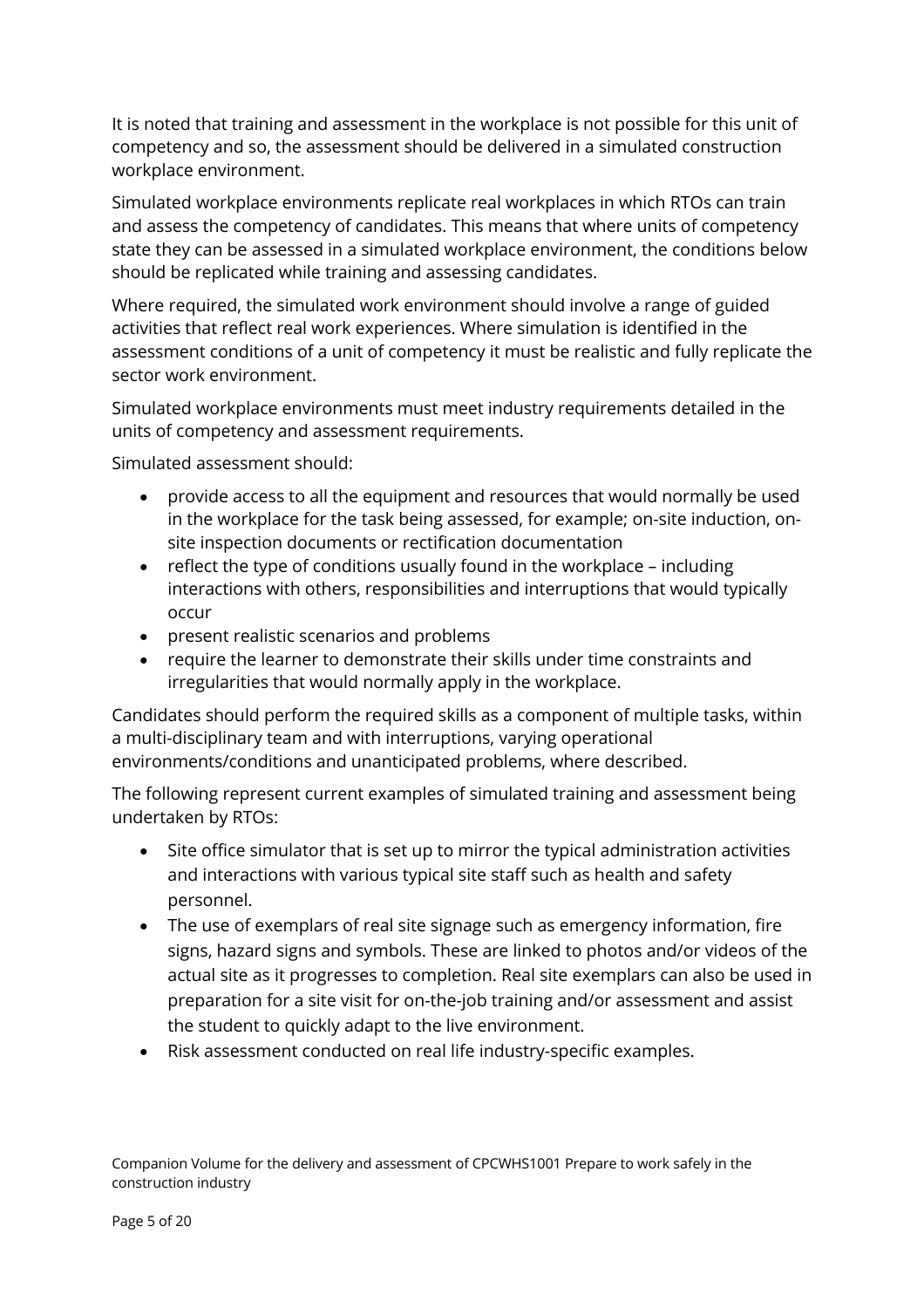#### **Regulation and licensing requirements implications for implementation**

RTOs are responsible for ensuring that delivery and assessment incorporates the appropriate licensing, legislative and certification requirements.

*Jurisdictional health and safety legislative requirements* must include at least one of the following state and territory Acts or their equivalent:

- § Australian Capital Territory: Work Health and Safety Act 2011
- § New South Wales: Work Health and Safety Act 2011
- § Northern Territory: Work Health and Safety (National Uniform Legislation) Act 2011
- § Queensland: Work Health and Safety Act 2011
- § South Australia: Work Health and Safety Act 2012
- § Tasmania: Work Health and Safety Act 2012
- § Victoria: Occupational Health and Safety Act 2004
- § Western Australia: Occupational Safety and Health Act 1984.

|  | <b>Safe Work Regulators</b> |  |  |
|--|-----------------------------|--|--|
|--|-----------------------------|--|--|

| Jurisdiction                        | <b>Web site</b>                         |
|-------------------------------------|-----------------------------------------|
| <b>Australian Capital Territory</b> | http://www.worksafe.act.gov.au          |
| New South Wales                     | https://www.safework.nsw.gov.au/        |
| Northern Territory                  | https://worksafe.nt.gov.au/             |
| Queensland                          | https://www.worksafe.qld.gov.au/        |
| South Australia                     | https://www.safework.sa.gov.au/         |
| Tasmania                            | https://www.worksafe.tas.gov.au/        |
| Victoria                            | https://www.worksafe.vic.gov.au/        |
| Western Australia                   | https://www.commerce.wa.gov.au/worksafe |

#### **Implementation information**

#### 1. Learner verification process: training and assessment

Regardless of the delivery approach used by RTOs it is recommended that significant efforts be made to ensure the identity of the learner throughout the training and assessment process.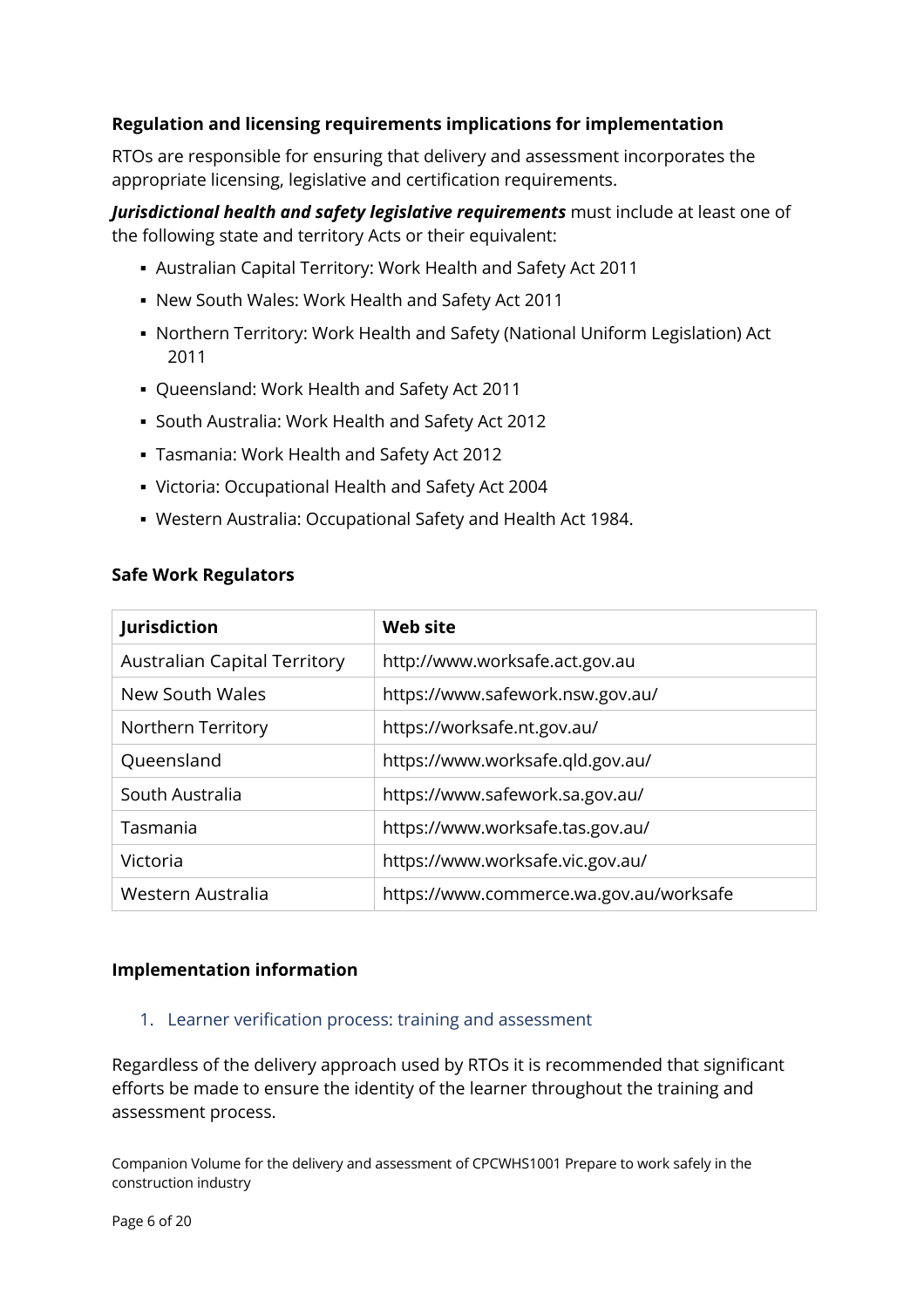Whilst agencies such as Defence have their own high-level identity checks, the industry advises that an appropriate level of identity verification is referenced as in the *National Identity Proofing Guidelines*, specifically the 'gold standard' level of assurance 4 (very high). These guidelines are particularly relevant for verifying identity in a learning context, including the requirement to confirm identity over time (Objective 3) and the link between the identity and the person claiming the identity (Objective 4). For further details: https://www.homeaffairs.gov.au/criminal-justice/files/national-identity-proofingguidelines.pdf.

The checklist below is informed by RTO learner verification practices.<sup>2</sup> It offers a possible basis for organisational policies and procedures for establishing and verifying learner identity throughout the duration of training and assessment, and for audits and evaluations of identity proofing processes.

| <b>Key Areas</b>                             | <b>Action/Evidence required</b>                                                                                                                                                                                                                                                                                                                                                                                                                                                                                          |
|----------------------------------------------|--------------------------------------------------------------------------------------------------------------------------------------------------------------------------------------------------------------------------------------------------------------------------------------------------------------------------------------------------------------------------------------------------------------------------------------------------------------------------------------------------------------------------|
| Registration                                 | Full Date of Birth (DOB)                                                                                                                                                                                                                                                                                                                                                                                                                                                                                                 |
| Unique Student Identifier (USI) <sup>3</sup> | The USI Registry System uses the<br>Documentation Verification Service or<br>DVS to verify the details entered are<br>correct.<br>One of the following are acceptable<br>forms of ID:<br>Australian Passport<br>$\bullet$<br>Non-Australian Passport (with<br>$\bullet$<br>Australian Visa)<br>Australian Birth Certificate<br>Australian Driver's Licence<br>Medicare Card<br>Certificate of Registration by<br>$\bullet$<br>Descent<br><b>Centrelink Concession Card</b><br>Citizenship Certificate<br><b>ImmiCard</b> |
| Course material                              | Confirm learner ID using:<br><b>DOB</b><br>USI, and                                                                                                                                                                                                                                                                                                                                                                                                                                                                      |

**Sample: Learner Identity Verification Checklist**

<sup>&</sup>lt;sup>2</sup> Informed by RTO practices described in case studies of RTOs delivering the CPCWHS1001 in Artibus Innovation (2019), *White Card Project Background Paper,* Commercial in Confidence.

<sup>3</sup> See https://www.usi.gov.au/about/forms-identification for further detail and advice for students who do not have standard forms of identity

Companion Volume for the delivery and assessment of CPCWHS1001 Prepare to work safely in the construction industry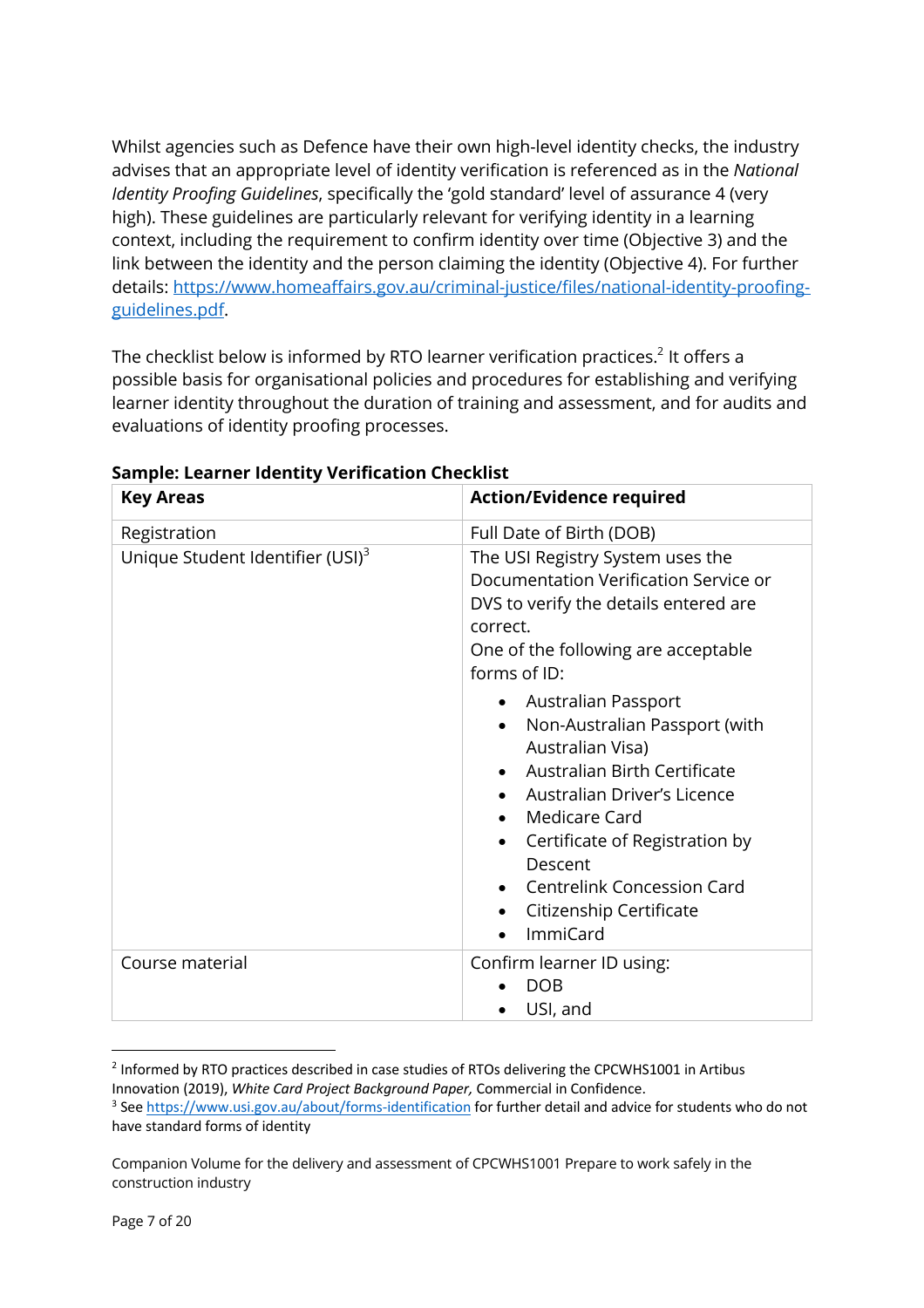| <b>Key Areas</b>                                   | <b>Action/Evidence required</b>                                                                                                                                                                                                                                                       |
|----------------------------------------------------|---------------------------------------------------------------------------------------------------------------------------------------------------------------------------------------------------------------------------------------------------------------------------------------|
|                                                    | webcam capture of learner images<br>before and during their progress<br>through course material                                                                                                                                                                                       |
| Online questions                                   | Verify learner ID using:<br><b>DOB</b><br>USI, and<br>webcam and audio capture before<br>and during online assessment                                                                                                                                                                 |
| Assessments                                        | Verify learner ID by:                                                                                                                                                                                                                                                                 |
|                                                    | $\bullet$ DOB                                                                                                                                                                                                                                                                         |
|                                                    | $\bullet$ USI                                                                                                                                                                                                                                                                         |
|                                                    | • webcam before online assessment,<br>andwebcam capture/audio<br>recording of learner throughout<br>assessment                                                                                                                                                                        |
| Random learner verification resources<br>and tools | RTOs to provide staff with appropriate<br>resources to verify learner identity and<br>detect identity discrepancies and fraud.<br>This may include randomised assessment<br>review visually by webcam/video or<br>biometric verification through a third-<br>party Identity Provider. |
| Fraud identification, evaluation and               | RTOs should have a written learner policy                                                                                                                                                                                                                                             |
| reporting of suspected discrepancies               | about how incidents of identity<br>discrepancy, suspected misuse, fraud and<br>crime will be recorded, addressed and<br>reported to authorities.                                                                                                                                      |

#### 2. Knowledge Guidance: Contextual Delivery Information

#### *Online Delivery and Duration Time*

*CPCWHS1001 Prepare to work safely in the construction industry* does not preclude online delivery although, it should be noted, that the industry recommendation for the minimum time in terms of training and assessment is six hours.

Digital resources are utilised in physical and online delivery settings. Digital delivery can be accessible, consistent and support different learning styles. It is also amenable to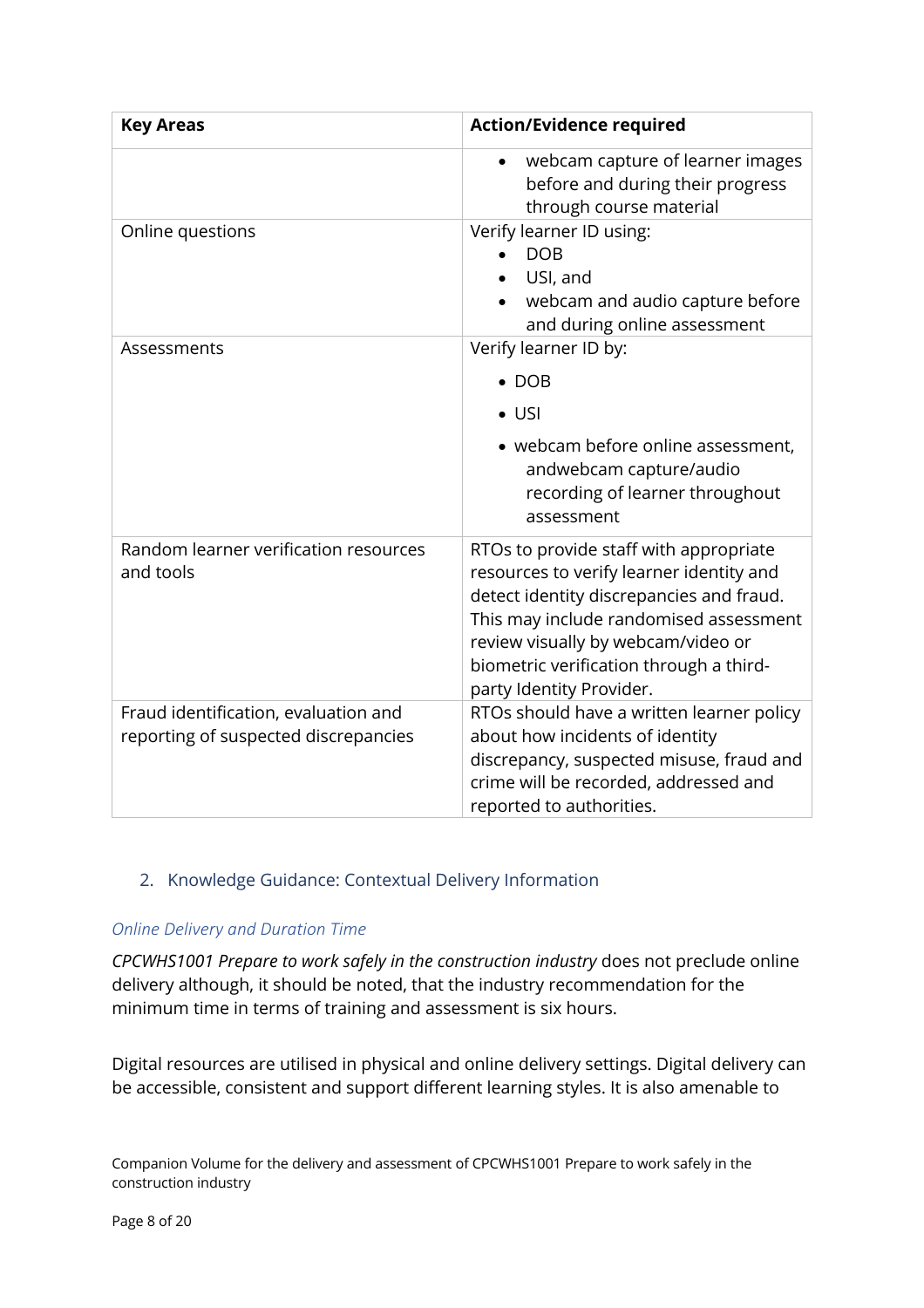reasonable adjustments to support learners, such as the addition of supplementary learning resources as required (e.g. audio recordings, transcripts, bi-lingual formats). RTOs may be required to provide technical support to diverse learners to access digitally delivered training, including learners with language, literacy and numeracy and digital literacy disadvantages. RTOs should have existing policies and processes for identifying and assisting learners with language, literacy and numeracy requirements. The Australian Skills Quality Authority (ASQA) recommends limited digital literacy skills be identified and addressed as part of the enrolment process.<sup>4</sup>

The sample checklist below may inform the development of quality digital learning resources. Its source is the Australian E-Learning Association's *eLearning Performance Criteria – Learning Methodology and Framework.*

| Sample: Key actions for delivering quality learning outcomes through digital |  |
|------------------------------------------------------------------------------|--|
| resources checklist <sup>5</sup>                                             |  |

| <b>Key Areas and Actions</b>                                                                                                                                                                                                                                                                                                     | <b>Discussion/Rationale</b>                                                                                                                                                                                            |
|----------------------------------------------------------------------------------------------------------------------------------------------------------------------------------------------------------------------------------------------------------------------------------------------------------------------------------|------------------------------------------------------------------------------------------------------------------------------------------------------------------------------------------------------------------------|
| Language used must be:<br>accessible and plain English<br>$\bullet$<br>appropriate to the diverse learner<br>$\bullet$<br>cohort and individual learner<br>profile<br>construction industry relevant -<br>explaining acronyms and technical<br>terms, reflect how workers<br>communicate<br>engaging and motivating.             | To maximise the learning experience and<br>minimise the potential for confusion,<br>language must be consistent and<br>accessible based on:<br>industry jargon - with<br>explanations<br>industry profile of learners. |
| Support learners with different learning<br>styles undertake digital interface delivery<br>by using a combination of:<br>text/images/diagrams (visual<br>learners)<br>voiceover/learning<br>partners/characters (auditory<br>learners)<br>video (audio/visual)<br>$\bullet$<br>interaction (kinaesthetic learners).<br>$\bullet$ | Given the knowledge of different learning<br>styles, it is important that the learning be<br>presented in a holistic way targeted to<br>the main learning styles.                                                      |
| Navigation buttons should:                                                                                                                                                                                                                                                                                                       | Buttons enable the learner to engage and<br>interact with the course rather than                                                                                                                                       |

<sup>4</sup> Australian Skills Quality Authority (ASQA) (2020), 'Student support and progression, accessed 21/04/2020 at https://www.asqa.gov.au/distance-learning/student-support-and-progression

<sup>5</sup> Australian E-Learning Association's (n.d), *eLearning Performance Criteria – Learning Methodology and Framework.*

Companion Volume for the delivery and assessment of CPCWHS1001 Prepare to work safely in the construction industry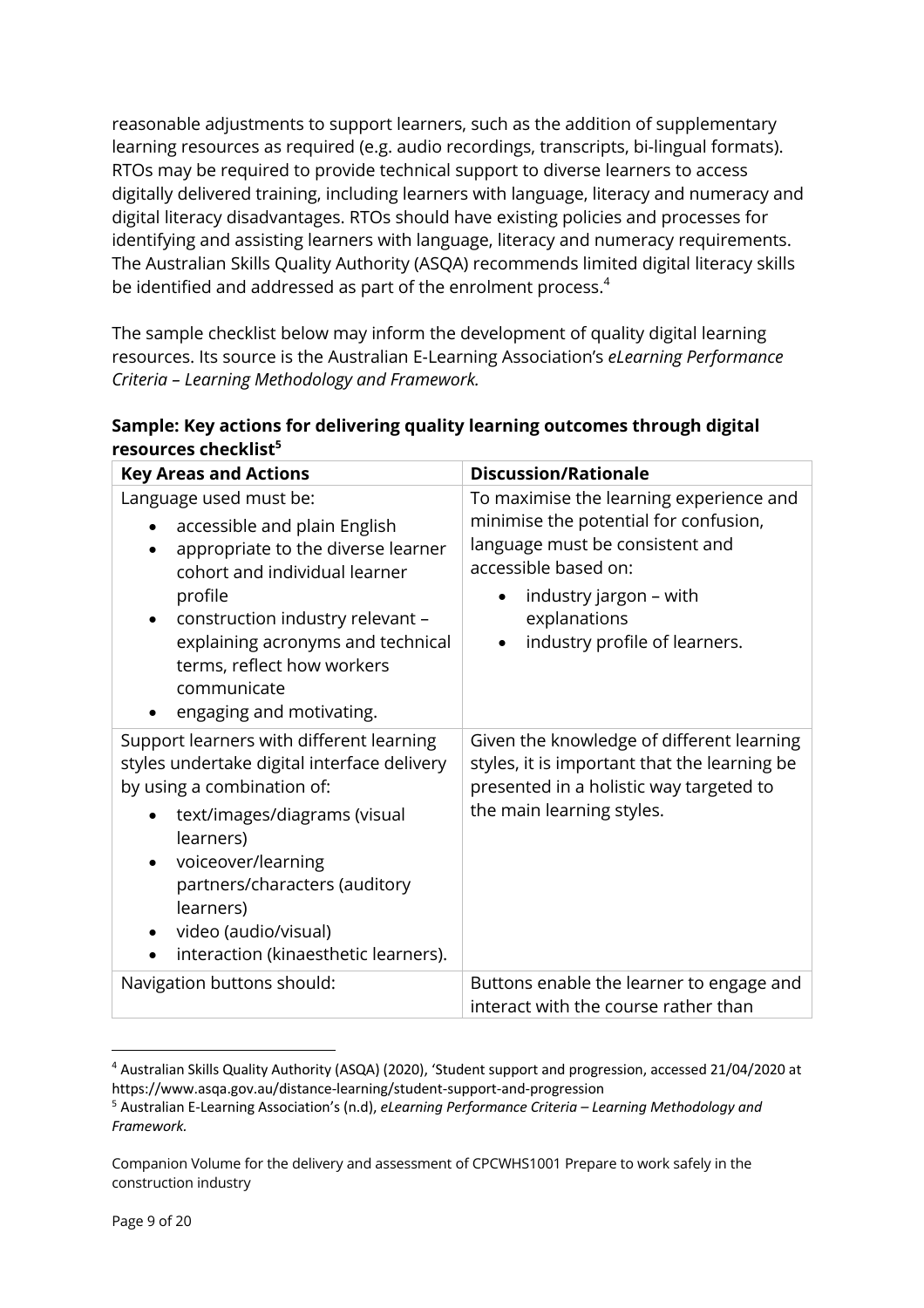| <b>Key Areas and Actions</b>                                                                                                                                                                                                                                                                                                                                                                                                                                                                                                                                                                                                                                                                                                                                                                                                                  | <b>Discussion/Rationale</b>                                                                                                                                                          |
|-----------------------------------------------------------------------------------------------------------------------------------------------------------------------------------------------------------------------------------------------------------------------------------------------------------------------------------------------------------------------------------------------------------------------------------------------------------------------------------------------------------------------------------------------------------------------------------------------------------------------------------------------------------------------------------------------------------------------------------------------------------------------------------------------------------------------------------------------|--------------------------------------------------------------------------------------------------------------------------------------------------------------------------------------|
| use similar colours/font/shape etc.<br>$\bullet$<br>and be in the same location for<br>consistency (e.g. Next button in<br>same location on every page)<br>include minimum navigational<br>$\bullet$<br>buttons on each page (e.g. Next,<br>Back, Replay)<br>include other buttons within<br>Checkpoint Questions or to<br>display additional information.<br>Non-navigational buttons should include<br>instructional text that informs the learner<br>'where' they need to click and 'what' will<br>happen when they do.                                                                                                                                                                                                                                                                                                                    | experience a one-way delivery of<br>information.                                                                                                                                     |
| Use of images should be consistent and<br>follow these guidelines:<br>images should be a consistent<br>$\bullet$<br>style throughout the course<br>images should be meaningful and<br>$\bullet$<br>relate to the topic content<br>images should reflect (where<br>$\bullet$<br>appropriate) regulated and/or<br>industry standards, e.g. Exit Signs<br>images should reflect real<br>$\bullet$<br>situations that the learner may<br>encounter<br>images should not feel staged,<br>٠<br>posed or fabricated or use clichés<br>(e.g. thumbs up)<br>diagrams should be<br>straightforward and be<br>representative of the content or<br>message (e.g. a linear process<br>should be portrayed as a linear<br>diagram, not a cycle)<br>icons should be used throughout<br>to provide a consistent visual cue<br>to aid the learning experience. | Use of imagery can greatly enhance a<br>learner's understanding of key concepts.<br>However, they must be used<br>appropriately or they can detract from<br>the learning experience. |
| Video should be used in conjunction with<br>these guidelines:                                                                                                                                                                                                                                                                                                                                                                                                                                                                                                                                                                                                                                                                                                                                                                                 | The use of video can be a key tool in<br>demonstrating key concepts, steps in a<br>process and behavioural skills. However,<br>they must be used appropriately or they               |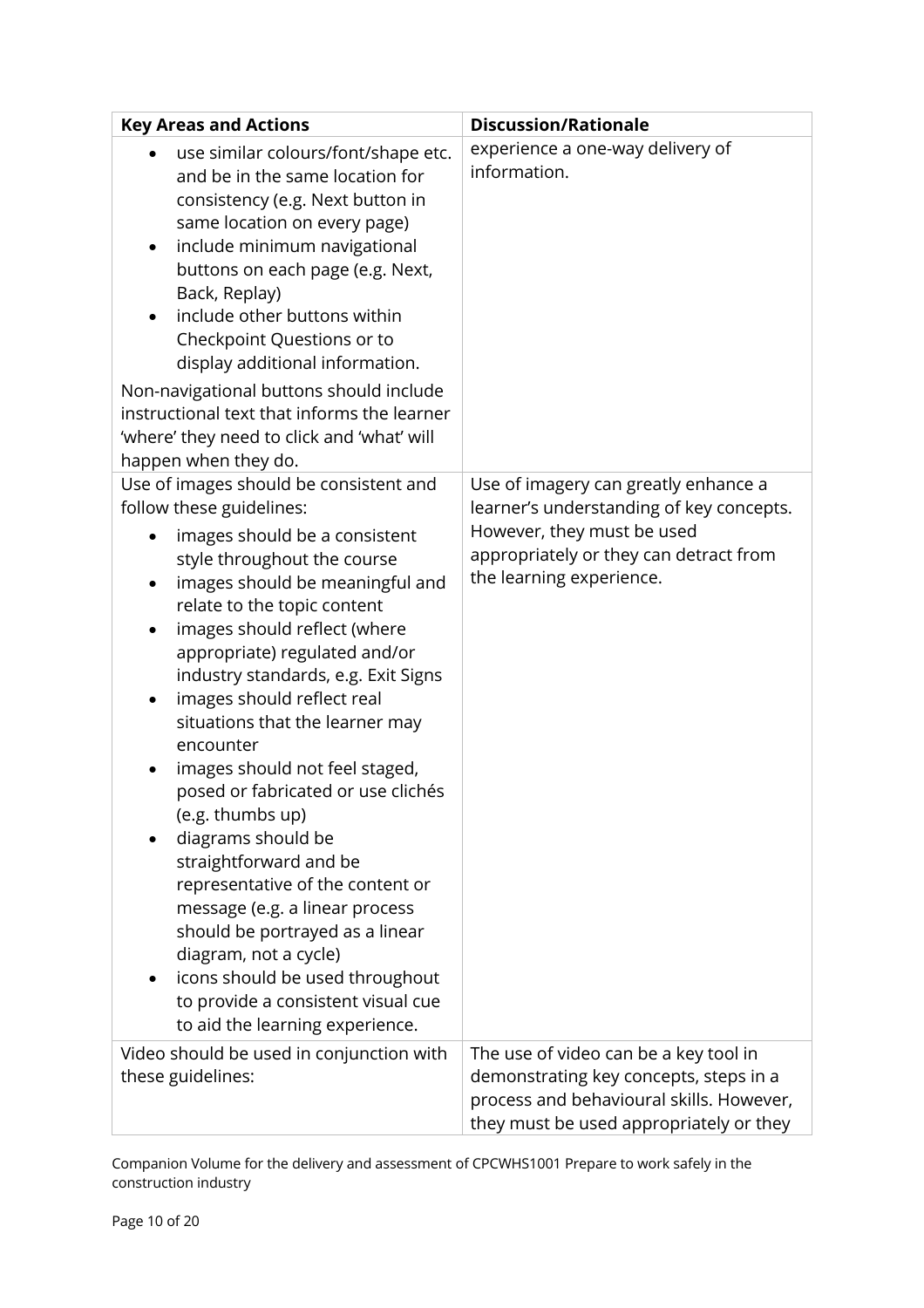| <b>Key Areas and Actions</b>                                                                                                                                                                                                                                                                                                                                                                                                                                                                                                                                                                                                        | <b>Discussion/Rationale</b>                                                                                                                                                                                                                                                                                                                                                                                                                                                                                                                                                                                                                                                                                                                                                                                                        |
|-------------------------------------------------------------------------------------------------------------------------------------------------------------------------------------------------------------------------------------------------------------------------------------------------------------------------------------------------------------------------------------------------------------------------------------------------------------------------------------------------------------------------------------------------------------------------------------------------------------------------------------|------------------------------------------------------------------------------------------------------------------------------------------------------------------------------------------------------------------------------------------------------------------------------------------------------------------------------------------------------------------------------------------------------------------------------------------------------------------------------------------------------------------------------------------------------------------------------------------------------------------------------------------------------------------------------------------------------------------------------------------------------------------------------------------------------------------------------------|
| selected videos should be<br>meaningful and relate to the topic<br>content (e.g. demonstrating steps<br>in a process or modelling<br>behavioural skills)<br>videos should be professionally<br>filmed and edited as low-quality<br>videos can reduce their credibility<br>with the learner<br>the video duration should not be<br>too long, although this will depend<br>on the content requirements.<br>Longer video should be broken<br>into 'chunks' to aid learner<br>retention and maintain<br>engagement<br>Use text or a narrator where<br>appropriate in videos to reinforce<br>key learning points or provide<br>guidance. | can detract from the learning experience.<br>Examples of where videos can be<br>meaningful and relate to the topic<br>content include:<br>motivational video of a CEO in an<br>Induction module describing how<br>management support and value<br>employees<br>expert video, of a doctor<br>$\bullet$<br>describing the impacts of drugs on<br>the body in a Drugs and Alcohol<br><b>Awareness Course</b><br>behavioural video, demonstrating<br>$\bullet$<br>good and bad negotiating<br>techniques in a Negotiation Skills<br>Course<br>contextual video, contextualising<br>new information in a realistic and<br>relatable scenario<br>process video, demonstrating the<br>steps to use a fire-extinguisher in<br>a Fire Training Course<br>systems video, demonstrating the<br>functionality and usage of a new IT<br>system. |
| White space is the space around and<br>between visual elements.<br>An effective balance of white space and<br>visual elements eliminates the potential<br>for visual clutter that can confuse the<br>learner.                                                                                                                                                                                                                                                                                                                                                                                                                       | An effective use of white space improves<br>readability and comprehension and<br>conveys a more professional look and<br>feel.                                                                                                                                                                                                                                                                                                                                                                                                                                                                                                                                                                                                                                                                                                     |
| Transitions should be used in conjunction<br>with these guidelines:<br>transitions should be simple (e.g.<br>appear or dissolve not extreme<br>zooms or fly-ins)<br>transitions should be meaningful<br>select one (maximum of two)<br>transition types to use throughout<br>a course.                                                                                                                                                                                                                                                                                                                                              | Transitions can enhance learner<br>engagement with the material. However,<br>they must be used appropriately or they<br>can detract from the learning experience.                                                                                                                                                                                                                                                                                                                                                                                                                                                                                                                                                                                                                                                                  |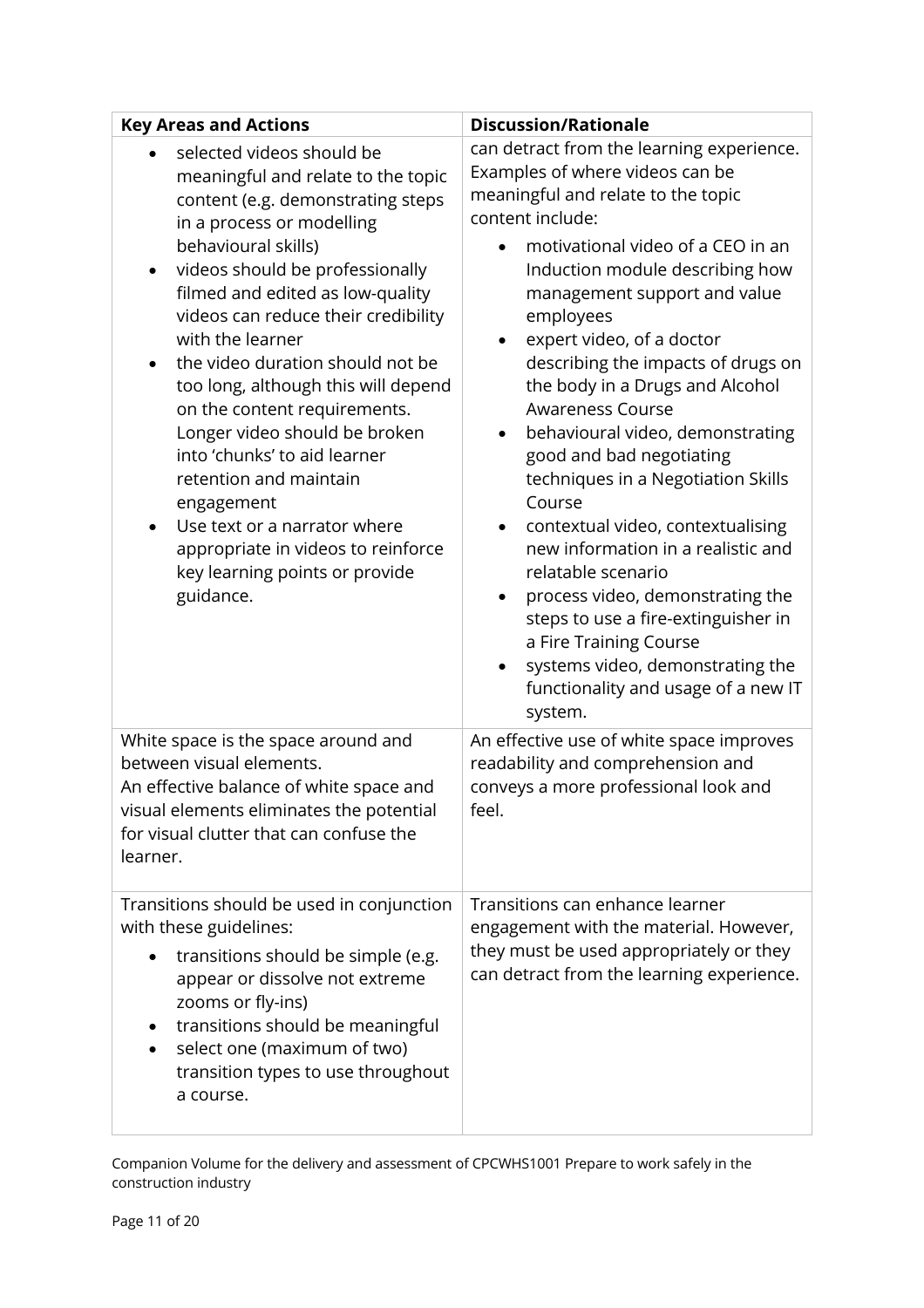| <b>Key Areas and Actions</b>                                                                                                                                                                                                                                                                               | <b>Discussion/Rationale</b>                                                                                                                           |
|------------------------------------------------------------------------------------------------------------------------------------------------------------------------------------------------------------------------------------------------------------------------------------------------------------|-------------------------------------------------------------------------------------------------------------------------------------------------------|
| Checkpoint questions should be used in<br>conjunction with these guidelines:<br>should be mapped to the key<br>module learning objective/s<br>should provide feedback to the<br>learner<br>should use a range of question<br>types.                                                                        | Checkpoint questions enable the learner<br>to apply new knowledge/skills in a safe<br>environment prior to formal assessment.                         |
| Job aids/take-aways /ongoing support<br>should be used in conjunction with these<br>guidelines:<br>be meaningful, practical,<br>accessible and simple to use<br>be mapped to key learning<br>outcomes<br>aim to enhance the learner's<br>ongoing retention and application<br>of new knowledge and skills. | Job aids and other 'take-aways' or<br>ongoing support methods help the<br>learner to transfer their new knowledge<br>or skills to different contexts. |

3. Assessment Strategies and Requirements

#### *Assessment conditions: Equipment and Access*

The following must be present and available to learners during assessment activities:

- § equipment:
	- all of the personal protective equipment (PPE) listed in the performance evidence
- § specifications:
	- state or territory Act relevant to the location of the learner, as specified in the range of conditions.

The Performance Evidence for this unit includes the requirement that a person must also demonstrate correctly fitting to themselves the PPE listed below:

- eye protection
- hearing protection
- § hard hat
- high visibility vest, jacket or shirt.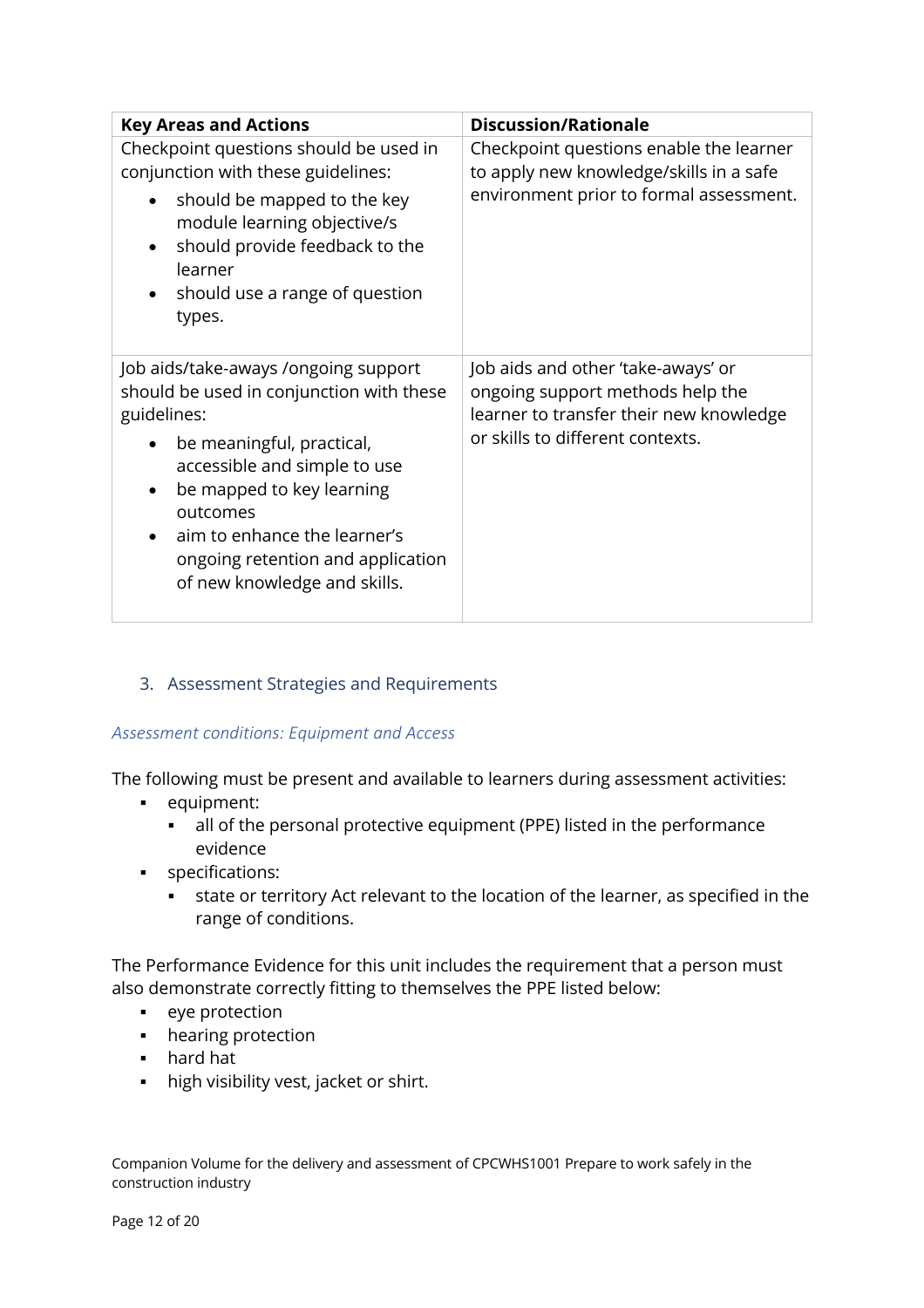All PPE must be compliant to standard. Where a national or local shortage of appropriate PPE exists, learners may request deferred assessment of Performance Evidence.

States and territories may require additional Performance Evidence to meet their Construction induction licensing requirements, as specified.

The assessment of demonstration in the Performance Evidence must be done by direct observation of the learner by an assessor, either by an assessor observing the learner physically and/or by an assessor observing the learner via audio and visual media in real time.

Real time means at the actual time during which a process or event occurs.

#### 4. Assessment Methods

The unit specifies the Performance Evidence and Knowledge Evidence required. However, approaches to assessment and standardised assessment methods are not described.

ASQA provides general advice for conducting assessment using distance delivery:

In determining competency of a learner, your RTO must ensure that assessments address all assessment requirements of a unit of competency. This requirement is the same whether assessment is conducted face-to-face or by a distance or online delivery mode.<sup>6</sup>

Standardised assessment strategies and methods, such as checklists and assessment conditions, must be applicable to physical and digital delivery environments. State or territory regulators may have additional requirements for both assessment and delivery. RTOs should contact their jurisdictional regulator.

Unless assessment methods such as oral explanation and demonstration/direct observation of performance by the assessor are stipulated in the Assessment Conditions of the unit of competency, RTOs should develop assessment methods for gathering required evidence as part of their training and assessment strategy relevant to their circumstances.

The ASQA website provides information to assist RTOs in developing assessment strategies, including:

<sup>6</sup> Australian Skills Quality Authority (ASQA) (2020), 'Training and Assessment', accessed 21/04/2020 at https://www.asqa.gov.au/distance-learning/training-and-assessment

Companion Volume for the delivery and assessment of CPCWHS1001 Prepare to work safely in the construction industry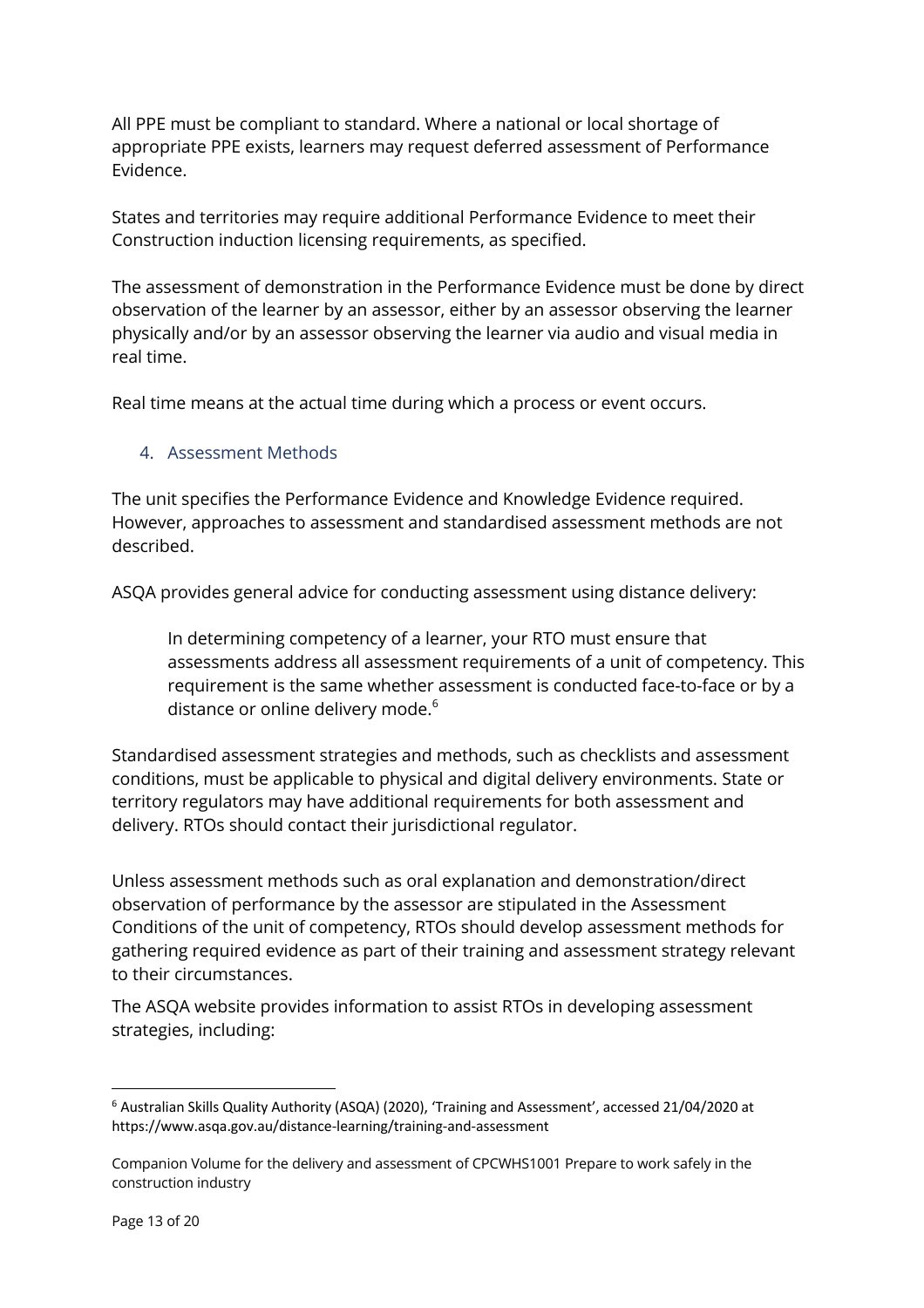• assessment tools guide https://www.asqa.gov.au/newspublications/news/assessment-tools-guide.

For a wider discussion of assessment standards, assessment types and their application to assessment stages (ongoing, final), and their application to CPCWHS1001 requirements for ongoing assessment, see:

- *ASQA Training and Assessment advice*
- Australian E-Learning Association's *eLearning Performance Criteria – Learning Methodology and Framework.*

A case study analysis of RTOs delivering this unit of competency highlighted various examples of assessment of Knowledge and Performance Evidence, as summarised in the following table.<sup>7</sup>

| <b>Approaches to knowledge</b><br>testing | <b>Example</b>                                                                                                                                                                                                                                                                                                                                                                            |
|-------------------------------------------|-------------------------------------------------------------------------------------------------------------------------------------------------------------------------------------------------------------------------------------------------------------------------------------------------------------------------------------------------------------------------------------------|
| Knowledge Evidence                        | Recorded progress through Learning<br>٠<br>Management System<br>Recorded observation of learner at<br>presentations/webinars/videos<br>Written and oral tests of learners - e.g.<br>short answer written response to<br>demonstrate new or workplace specific<br>knowledge<br>Random question assessments, including<br>$\bullet$<br>multiple choice and written answers                  |
| Performance Evidence                      | Direct observation of task and learner<br>$\bullet$<br>response (written or verbal) to simulated<br>materials<br>Practice exercises in simulated<br>environments<br>Written and oral tests of learners in<br>workplace scenarios, e.g. verbal<br>response to demonstrate<br>communication skills<br>Trainer observation of learners with a<br>checklist<br>Verbal questioning of learners |

**Sample: Learner Assessment Methods used by RTOs delivering CPCWHS1001**

 $<sup>7</sup>$  Ibid.</sup>

Companion Volume for the delivery and assessment of CPCWHS1001 Prepare to work safely in the construction industry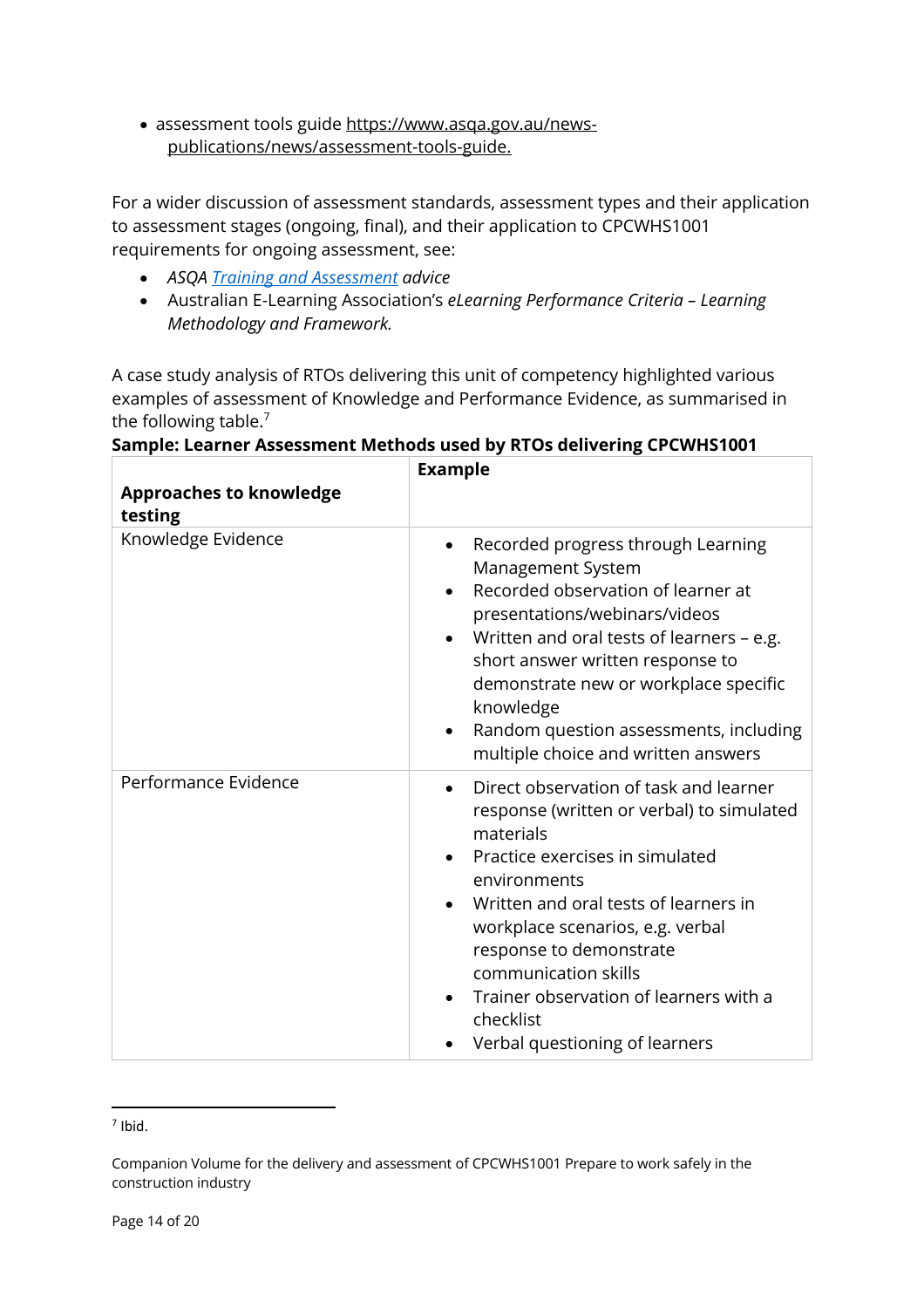| Demonstrating practical skills, such<br>as PPE fitting |
|--------------------------------------------------------|
|--------------------------------------------------------|

#### 5. Learning Strategies Guidance

The learner cohort for this unit of competency is diverse. It includes students undertaking VET in schools, long-term unemployed, and professionals who regularly visit construction sites in the course of their work. One RTO estimated that 5% or 1 in 20 learners have issues with language, literacy and numeracy.

RTOs can offer technical support and appropriate adjustments to enhance participation of this diverse cohort. Learners should be offered a VET suitable and approved language, literacy and numeracy test at enrolment or commencement of study. $^{\rm 8}$ 

ASQA notes that digital literacy is also a consideration for online and distance delivery, and that learners with limited digital literacy may require additional support upfront to equip them with the necessary skills to undertake online training.<sup>9</sup>

Appropriate delivery adjustments in physical and digital delivery may include:

- audio format options
- bi- and multi-lingual options, including Auslan interpreter
- verbal assessment
- written reporting (e.g., a basic form is appropriate for assessment purposes). Basic forms include, 'signing out' PPE, completing health and safety documents, and/or completing an incident or injury report (pre-filled document)'.
- technical support, including training at enrolment on how to use any digital resources
- support aides for learners, excluding assessment.

#### **Access and equity considerations**

An individual's access to the assessment process must be bias-free and should not be adversely affected by restrictions placed on the location or context of assessment beyond the requirements specified in the Training Package.

Training Packages must reflect and cater for the increasing diversity of Australia's VET clients and Australia's current and future workforce. The flexibility offered by Training

<sup>8</sup> See DESE, *Language literacy and numeracy (LLN) assessment tool information,* accessed 7/4/2020 at https://www.employment.gov.au/language-literacy-and-numeracy-lln-assessment-tool-information

<sup>9</sup> Australian Skills Quality Authority (ASQA) (2020), 'Student support and progression, accessed 21/04/2020 at https://www.asqa.gov.au/distance-learning/student-support-and-progression

Companion Volume for the delivery and assessment of CPCWHS1001 Prepare to work safely in the construction industry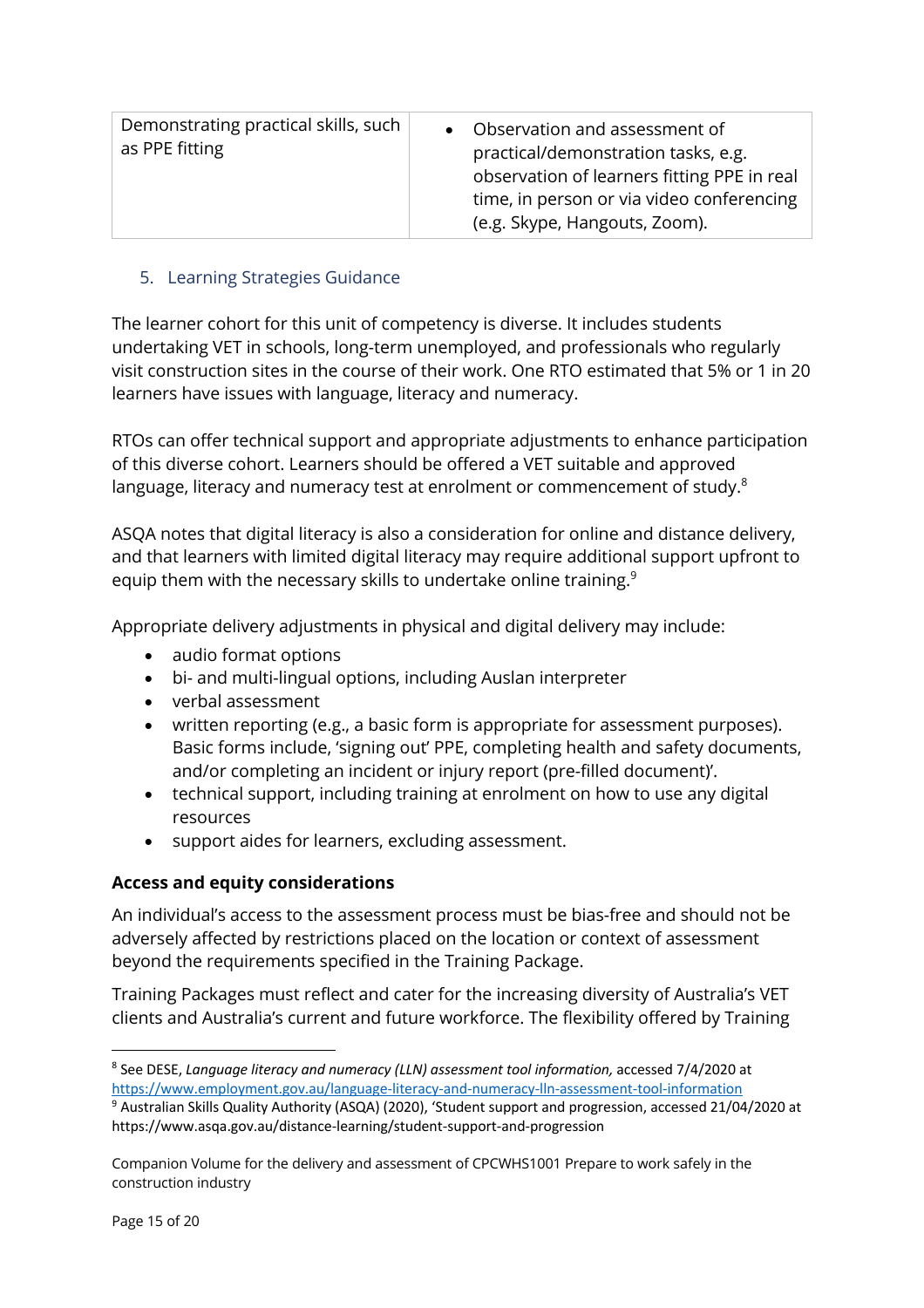Packages should enhance opportunities and potential outcomes for all people so that we can all benefit from a wider national skills base and a shared contribution to Australia's economic development, and social and cultural life.

#### **Reasonable adjustment**

It is important that RTOs take meaningful, transparent and reasonable steps to consult on, consider and implement reasonable adjustments for learners who experience disadvantage.

Under the *Disability Standards for Education 2005*, education providers must make reasonable adjustments for people with a disability to the maximum extent that those adjustments do not cause that provider unjustifiable hardship. While 'reasonable adjustment' and 'unjustifiable hardship' are different concepts and involve different considerations, they both seek to strike a balance between the interests of education providers and the interests of people with and without a disability.

An adjustment is any measure or action that a learner requires because of their disability and which has the effect of assisting the learner to access and participate in education and training on the same basis as those without a disability. An adjustment is reasonable if it achieves this purpose while considering factors such as the nature of the learner's disability, the views of the learner, the potential effect of the adjustment on the learner and others who might be affected, and the costs and benefits of making the adjustment.

An education provider is also entitled to maintain the academic integrity of a course or program and to consider the requirements or components that are inherent or essential to its nature when assessing whether an adjustment is reasonable.

The *Disability Standards for Education 2005* and the *Disability Standards for Education Guidance Notes* may be downloaded at https://www.dese.gov.au/disability-standardseducation-2005.

#### **Foundation skills**

Foundation skills are the non-technical skills that support an individual's participation in the workplace, in the community and in education and training.

In this Training Package the foundation skills incorporate the language, literacy and numeracy (LLN) skills described in the Australian Core Skills Framework (ACSF).

The skills included in the ACSF are:

- learning
- reading
- writing
- oral communication
- numeracy.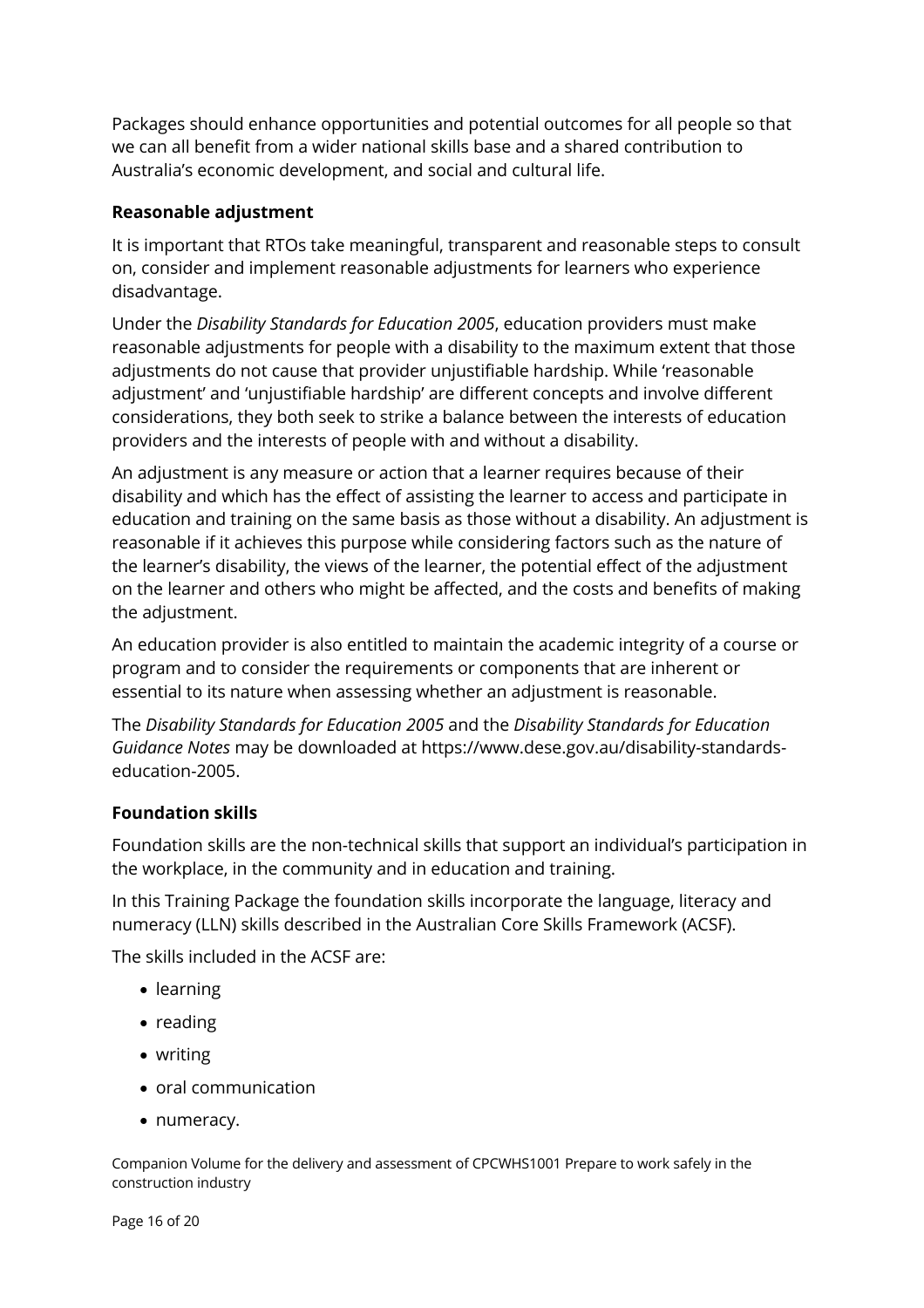Where foundations skills essential to performance in a unit of competency are explicit, the following statement is included under the foundation skills field:

*Foundation skills essential to performance are explicit in the performance criteria of this unit of competency*.

Where foundation skills essential to performance in a unit are not explicit, then they will be listed in the foundation skills field in that unit. These are listed as follows:

| <b>Skill</b>                     | <b>Performance feature</b>                                                                                                                                           |
|----------------------------------|----------------------------------------------------------------------------------------------------------------------------------------------------------------------|
| Numeracy skills to:              | locate and recognise numbers commonly used in safety<br>signs.                                                                                                       |
| Oral communication skills<br>to: | ask questions to clarify instructions<br>listen to instructions to identify key safety information<br>tell another person about a construction problem or<br>hazard. |
| Reading skills to:               | follow simple pictorial safety instructions<br>follow simple safety instructions that are written in<br>English.                                                     |
| Problem-solving skills to:       | select risk control measures.                                                                                                                                        |
| Writing skills to:               | complete a standard form.                                                                                                                                            |

#### **Legal consideration for the learners**

Legal requirements for learners in the workplace or involved in work experience that apply to industry-specific sectors covered in the CPC Construction, Plumbing and Services Training Package vary across each state and territory and can change from time to time.

Users should contact the relevant state or territory training authority provided at the end of this Guide to check if legal requirements apply.

#### **State and Territory Training Authorities**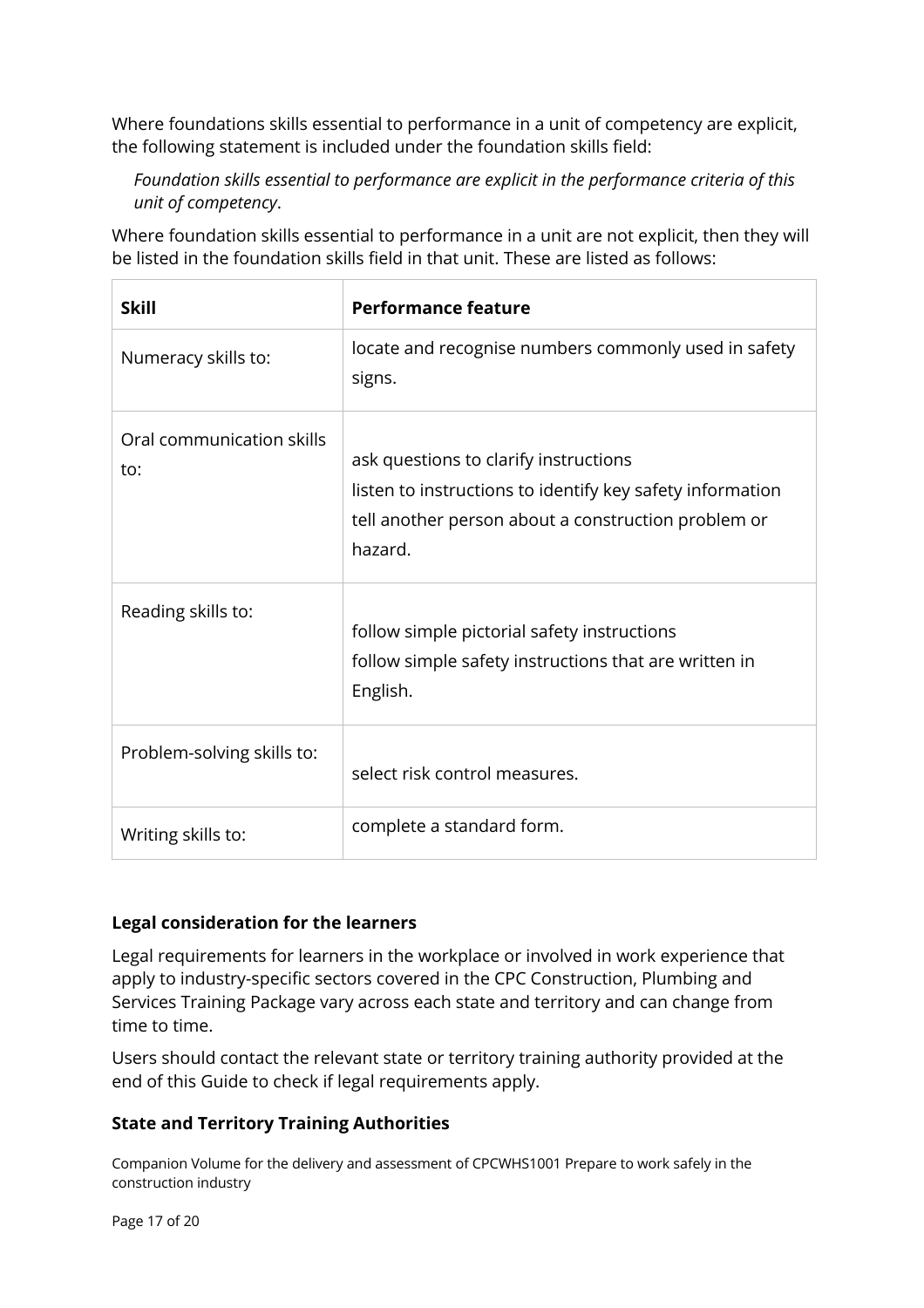| Jurisdiction                        | Contact                                            |
|-------------------------------------|----------------------------------------------------|
| <b>Australian Capital Territory</b> | http://www.det.act.gov.au/home                     |
| New South Wales                     | http://www.training.nsw.gov.au                     |
| Northern Territory                  | https://industry.nt.gov.au                         |
| Queensland                          | http://training.qld.gov.au                         |
| South Australia                     | http://www.statedevelopment.sa.gov.au/skills       |
| Tasmania                            | http://www.education.tas.gov.au                    |
| Victoria                            | http://www.education.vic.gov.au/Pages/default.aspx |
| Western Australia                   | https://www.stb.wa.gov.au/                         |

#### Useful Links

|                                                           | <b>Detail</b>                                                                                                                                                                                                                                                             | <b>Contact</b>                           |
|-----------------------------------------------------------|---------------------------------------------------------------------------------------------------------------------------------------------------------------------------------------------------------------------------------------------------------------------------|------------------------------------------|
| Australian<br>Apprenticeships                             | Offers information about<br>traineeships and<br>apprenticeships and<br>includes links to state and<br>territory authorities that<br>monitor provision                                                                                                                     | www.australianapprenti<br>ceships.gov.au |
| Australian Industry and<br><b>Skills Committee (AISC)</b> | Advises Commonwealth and<br>State/Territory Industry and<br>Skills Ministers on the<br>implementation of national<br>vocational education and<br>training policies, and<br>approves nationally<br>recognised Training Packages<br>for implementation in the VET<br>system | www.aisc.net.au                          |
| Australian Skills Quality<br>Authority (ASQA)             | Promotes quality training so<br>that students, employers and<br>industry have confidence in<br>Australia's training sector                                                                                                                                                | www.asqa.gov.au                          |
| <b>Australian Qualifications</b><br>Framework (AQF)       | 'The AQF is the national policy<br>for regulated qualifications in<br><b>Australian education and</b><br>training. It incorporates the<br><i><u><b>gualifications from each</b></u></i>                                                                                   | www.aqf.edu.au                           |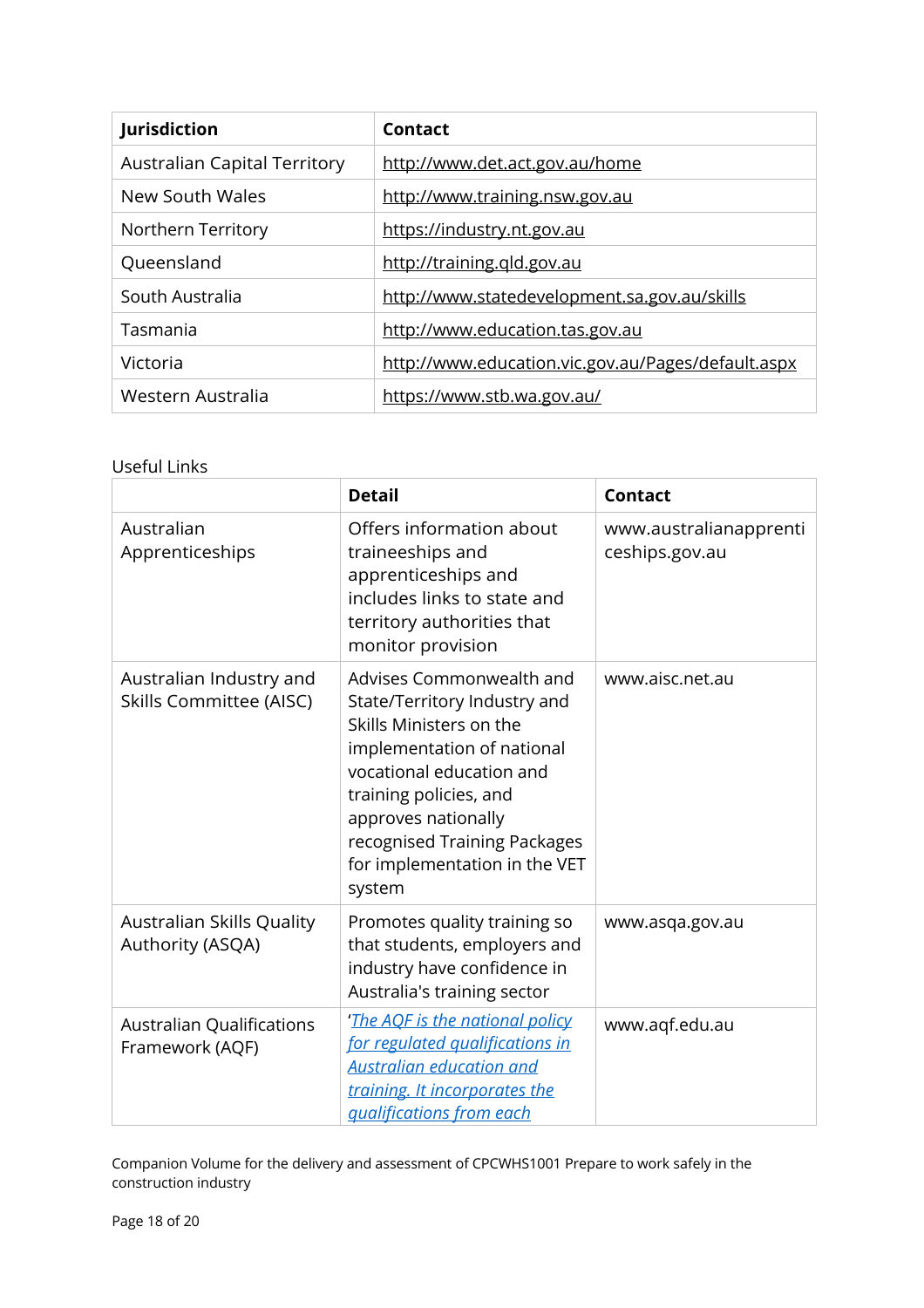|                                                                        | education and training sector<br>into a single comprehensive<br>national qualifications<br>framework.<br>Source: Australian Qualification Framework                                                                                               |                                                                                     |
|------------------------------------------------------------------------|---------------------------------------------------------------------------------------------------------------------------------------------------------------------------------------------------------------------------------------------------|-------------------------------------------------------------------------------------|
| Department of<br>Education, Skills and<br>Employment                   | Supports economic growth,<br>by delivering policies and<br>programs that assist job<br>seekers to find work,<br>encourage small and family<br>businesses to grow, and<br>maximise opportunity<br>through access to quality<br>skills and training | https://www.dese.gov.au                                                             |
| LiteracyNet                                                            | Key information about<br>Australian adult literacy<br>activities and links to a range<br>of programs, professional<br>development, resource and<br>research sites                                                                                 | https://www.education.g<br>ov.au/literacy-net                                       |
| <b>National Foundation Skills</b><br><b>Strategy for Adults</b>        | A ten-year framework which<br>brings a national focus to<br>improving education and<br>employment outcomes for<br>working age Australians with<br>low levels of foundation skills<br>(language, literacy, numeracy<br>and employability skills).  | https://www.education.g<br>ov.au/national-<br>foundation-skills-<br>strategy-adults |
| National Centre for<br><b>Vocational Education</b><br>Research (NCVER) | VET information portal                                                                                                                                                                                                                            | https://www.ncver.edu.a<br>u                                                        |
| Standards Australia                                                    | Standards Australia is the<br>peak non-government, not-<br>for-profit standards<br>organisation.                                                                                                                                                  | https://www.standards.o<br>rg.au/                                                   |
| Safe Work Australia                                                    | Develops national policy<br>relating to work health and<br>safety and workers'<br>compensation; and<br>prepares and revises model                                                                                                                 | http://www.safeworkaust<br>rali a.gov.au/sites/SWA                                  |